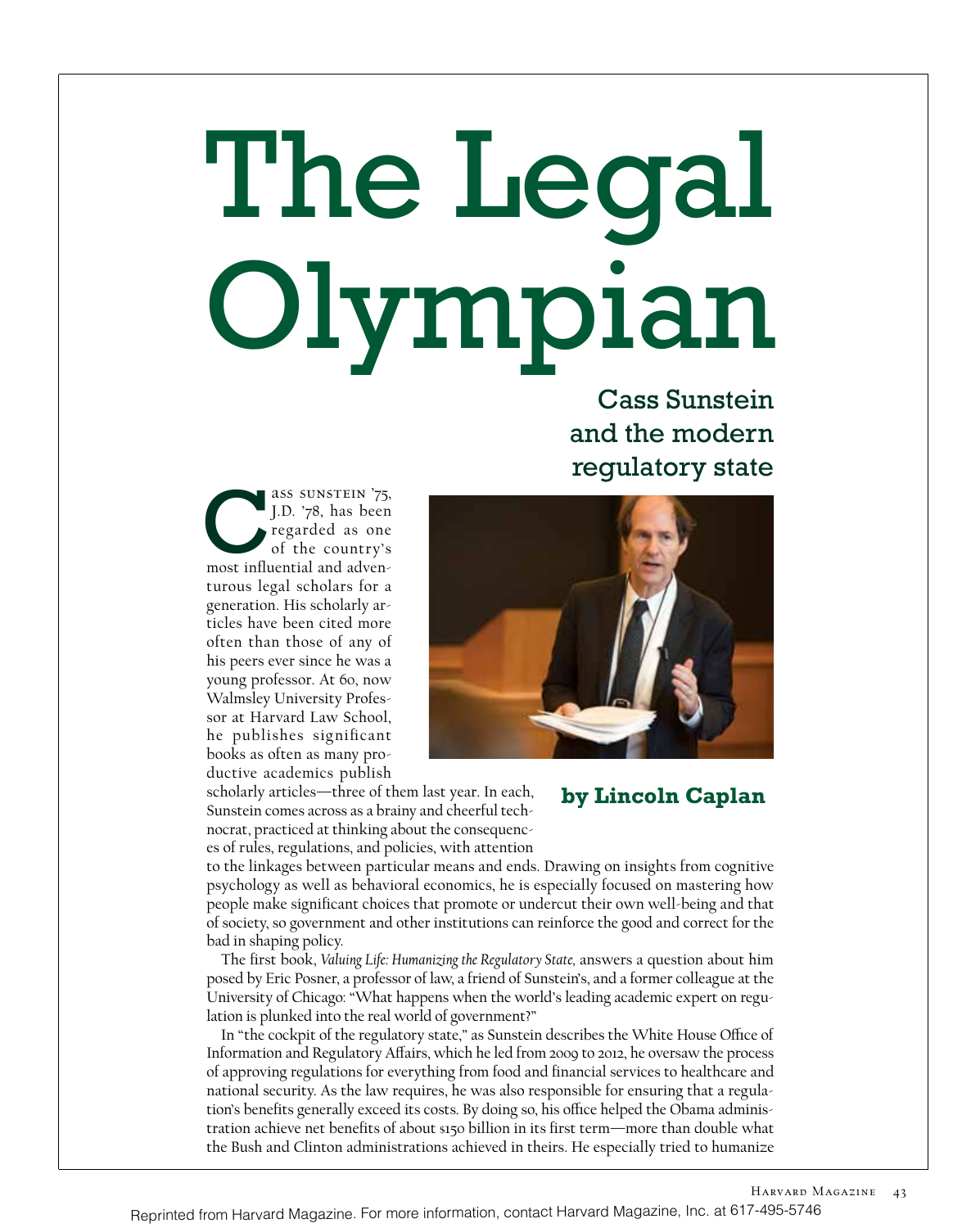cost-benefit analysis, by focusing on the human consequences of regulations—including what can't be quantified.

The second book, *Why Nudge? The Politics of Libertarian Paternalism*, is about the type of policy or rule that Sunstein is especially eager to see government and other institutions use regularly: nudging in one direction, with little or no cost to those who decline nudges and go their own way. Little he did in the White House involved nudges, but his job gave him the chance to see many areas of American life where they could make a large difference.

He developed the concept with Richard Thaler, a professor of behavioral science and economics at the University of Chicago. Sunstein defines nudges as "simple, low-cost, freedom-preserving

approaches, drawing directly from behavioral economics, that promise to save money, to improve people's health, and to lengthen their lives"—small pushes in the right direction, like a restaurant disclosing the calorie count of each dish so patrons are more likely to order healthy food, or a company setting up its 401(k) plan so employees are automatically enrolled in the savings program and must choose to opt out.

In recent decades, behavioral economists have shown that, out of impulse, impatience, or ignorance, people often make choices that are not the best or even good for them: we are not the rational self-interest maximizers that conventional economists have long assumed [see "The Marketplace of Perceptions," March-April 2006, page 50]. In response, "choice architecture" (a term Sunstein and Thaler coined) refers to the design of environments in which people make choices—a school cafeteria, say—and to the reality that there's no such thing as a neutral design. Whether the cafeteria puts apples or Fritos at the front of the line, the placement will affect which snack is more popular. In Sunstein's view, the cafeteria ought to put apples first. Nobody is forced to take

one: the nudge is "freedom-preserving" because a student can choose *not* to grab an apple.

The third book, *Conspiracy Theories and Other Dangerous Ideas*, was published to take advantage of his intellectual celebrity. In the run-up to the 2008 presidential election, *The New York Times* reported that Sunstein was one of the few friends Barack Obama made when both were teaching at the University of Chicago Law School in the 1990s: the friendship elevated Sunstein's profile when Obama became president. His status as a policy luminary was confirmed by his marriage to Samantha Power, J.D. '99, who is as close to being a real celebrity as a policy wonk can be. (*"A Problem from Hell*," her Pulitzer Prize-winning 2002 bestseller, is a vivid polemic about U.S. government inaction in the face of genocides [see "An End to Evasion," September-October 2002, page 26]. Obama, still in the Senate, hired her first as a foreign-policy aide and then as an adviser during the 2008 presidential campaign, where she and Sunstein met. She is now the U.S. permanent representative to the United Nations and a cabinet member. Sunstein introduced her at his confirmation hearing before the Senate as "my remarkable wife, brave Samantha Power….")

The dust jacket of *Conspiracy Theories* quotes denunciations of Sunstein so extreme it's hard to imagine what he could have said or done as a government official to trigger such vitriol. Glenn Beck, the conservative commentator, repeatedly called him "the

most dangerous man in America"—"Sunstein wants to control you," he declared, mistaking nudges for edicts of the nanny state: "He's helping the government control you."

Before he joined the government, Sunstein explains in this book, his job as an academic was to "say something novel or illuminating," because today's "wild academic speculation" could become tomorrow's solution. *Conspiracy Theories* presents some of those speculations, using the alarums from Glenn Beck and others to draw a wider audience. The title essay, written in the wake of 9/11, is about the proliferation of conspiracy theories then ("49 percent of New York City residents believed that officials of the U.S. government 'knew in advance that attacks were



planned on or around September 11, 2001, and that they consciously failed to act'") and why the theories spread. His purpose is "to shed light on the formation of political beliefs in general and on why some of those beliefs go wrong."

**Professor Sunstein in his Harvard milieu, teaching administrative law**

Believers in conspiracy theories, Sunstein emphasizes, are often ill informed: they believe what they hear—and they hear only from people with extreme views. The scholar Russell Hardin named this problem "a crippled epistemology," the kind of two-word moniker that Sunstein favors. People who move in and out of such groups make the problem worse. Those who leave tend to be skeptics: when they go, so does their moderating influence. Those who join and stay tend to become fanatics. When a theory attracts fanatics who act on their views, like terrorists, one possible governmental response could be what Sunstein calls "cognitive infiltration": i.e., challenging the theory's counterfactual foundations. Some civil libertarians ignored the "cognitive," read "infiltration" literally, and went crazy denouncing the idea.

The dangerous ideas that most concern him are errors in thinking akin to *crippled epistemology* that lead to foolish or damaging behavior. They include *misfearing*, "when people are afraid of trivial risks and neglectful of serious ones," so public funding is misal-

Reprinted from Harvard Magazine. For more information, contact Harvard Magazine, Inc. at 617-495-5746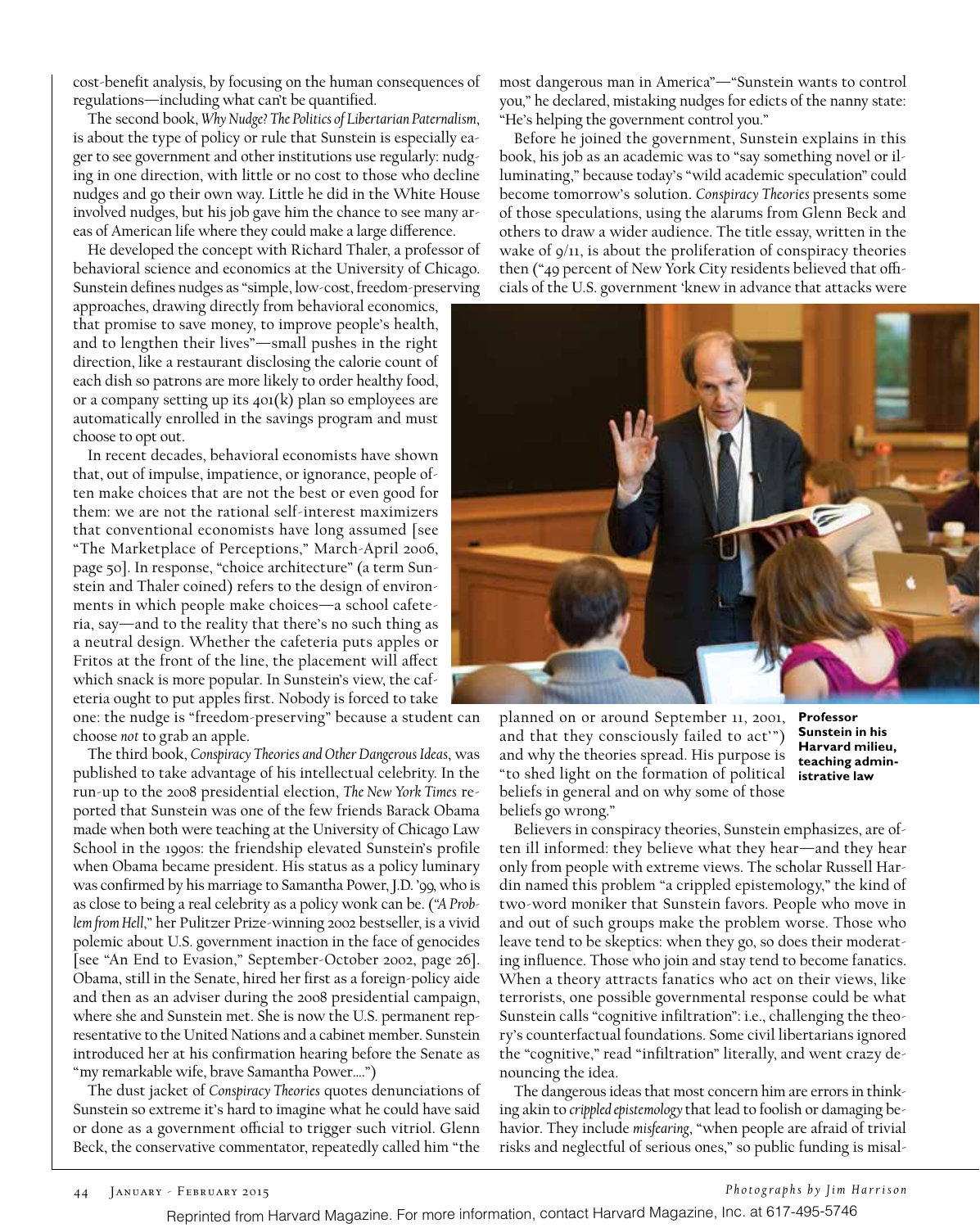located to combat the former instead of the latter, and *the availability heuristic*, a mental shortcut in thinking about risk that is influenced by heavily publicized events (floods, forest fires) so people worry about the wrong perils.

These concerns of Sunstein's are weighty. They also seem narrow, leaving out of the picture the scope of the social purposes that they are designed to serve.

The second essay in *Conspiracy Theories*, "The Second Bill of Rights," puts these current preoccupations in crucial perspective. A distillation of a book he published a decade ago subtitled *FDR's Unfinished Revolution and Why We Need It More Than Ever*, it reveals Sunstein in a very different mood: strongly patriotic and adamantly visionary. He writes about "the only time a State of the Union address was also a fireside chat," in January 1944, when President Franklin Delano Roosevelt, only 15 months before his death, spoke to the nation by radio from the White House. To Sunstein, the address "has a strong claim to being the greatest speech of the twentieth century."



FDR used it to propose a Second Bill of Rights, to redress what he described as the Constitution's inadequacies. He recommended rights to "a useful and remunerative job"; for "every businessman, large and small, to trade in an atmosphere of freedom from unfair competition and domination by monopolies"; to "a decent home"; to "adequate medical care"; to "adequate protection from the economic fears of old age, sickness, accident, and unemployment"; and to "a good education." They "spell security," the president said: "For unless there is security here at home, there cannot be lasting peace in the world."

Roosevelt could make his proposal, Sunstein explains, because in that era "*no one really opposes government intervention*." (The italics are his.) The address came only a few years after the end of the Great Depression, when it was all but universally accepted that "markets and wealth depend on government"—to prevent monopolies, promote economic growth, and preserve the system of free enterprise, but also to create "a floor below which human lives are not supposed to fall."

To Roosevelt, the Second Bill of Rights was like the Declaration of Independence: "a statement of the fundamental aspirations of the United States," in Sunstein's words. The president argued not for a change in the Constitution, but for incorporating the rights

The overarching concern of Sunstein's legal scholarship is reforming the workings of government and society to promote "the central goals of the constitutional system freedom and welfare."

he championed in "the nation's deepest commitments."

Sunstein's enduring admiration for the proposed Second Bill of Rights helps bring into focus the overarching concern of his career as a legal scholar: to understand and explain how "the modern regulatory state" has changed America's "constitutional democracy," and how to reform the workings of government and society to promote "the central goals of the constitutional system—freedom and welfare."

He has pursued these aims as a preeminent scholar in constitutional law, administrative law, and environmental law, and in related fields. He has also written about animal rights, gay rights, gun rights, the death penalty, feminist theory, labor law, securities regulation, and an almanac of other topics. The span from his microscopic focus on nudges to his panoramic interest in the constitutional system, with nudges carrying out the moral purposes of the Re-

public, helps explain why his standing in the legal world of ideas is, more or less, Olympian.

## Penetrating the Impenetrable

SUNSTEIN IS TALL and big-boned, with a large head, a prominent nose and chin, and a tonsure of longish brown hair. His public uniform is a dark suit, a white shirt, and a dark tie—old-fashioned, unstylish, and earnest, which he appears to be, yet isn't. His eyes seem to brood when his face is at rest, but they amp way up when something charms him: it gives him the look of a troublemaker. That's more likely to happen when he is tie-less. He is a major time-optimizer, so his default mode in e-mail is buoyant and brief, as in, "True!" His hands pivot the way a puppeteer's do—in his case, to set ideas in motion.

In conversation and in his writing, Sunstein occasionally provides glimpses into his inner life. It seems to be animated by relish for work as much as play (with the two often indistinguishable), by an impatience to get on with it, and by an outsized competitive streak: about the last, his wife said cheekily to a writer for *Vogue* after a whiffle-ball game, "You can say Cass is psychotic, if you so choose." One way he masks that is by using irony in all its guises, whatever he is engaged in. This has been so for a long time. During high school, according to *The Harvard Crimson*, Sunstein told a friend, "Too much play and too little work makes Cass a dull boy."

As a Harvard senior concentrating in English, he chose to write his thesis about *How It Is,* an obscure novel by Samuel Beckett. The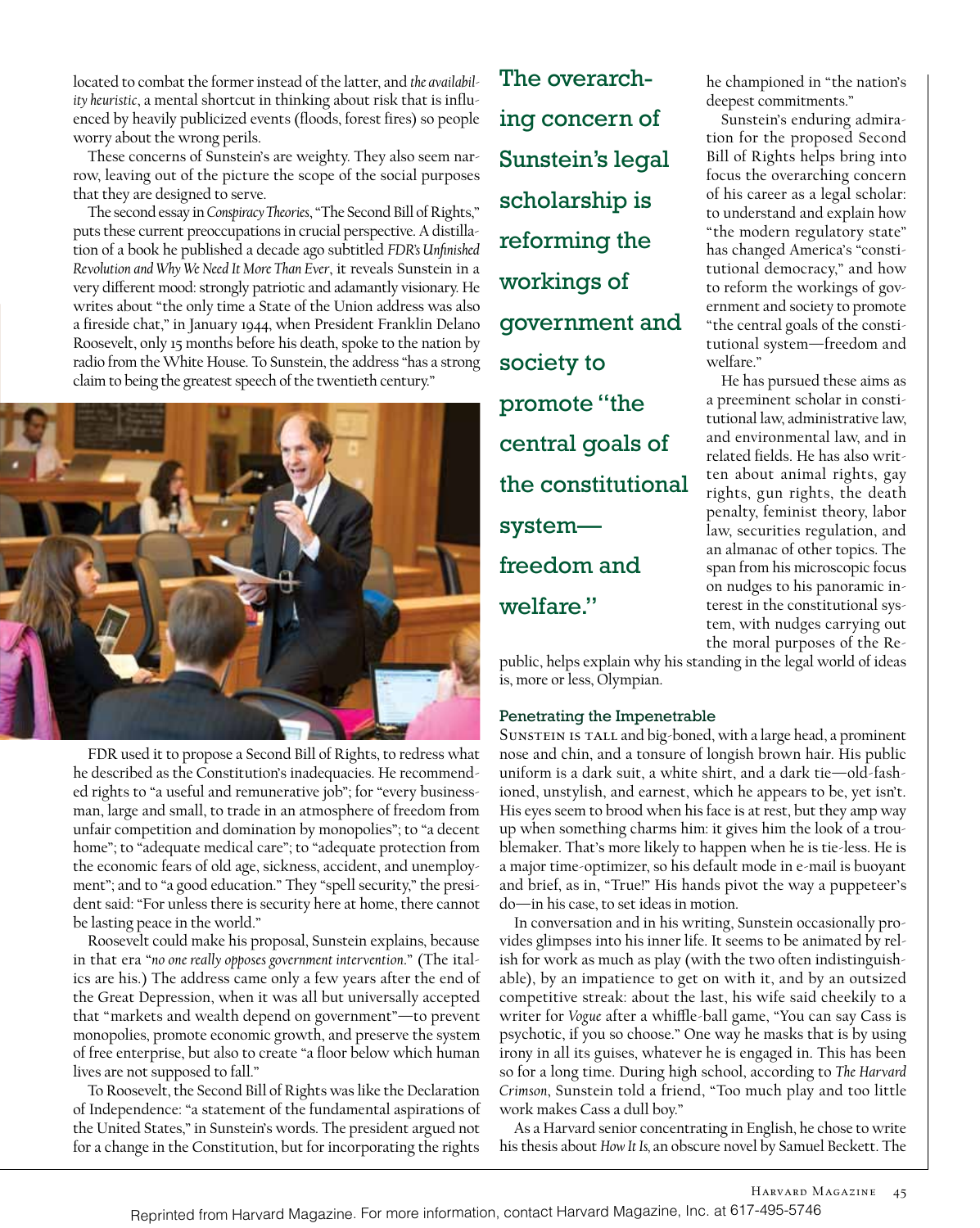novel is short, punctuationfree, and bewildering. It begins: "how it was I quote before Pim with Pim after Pim how it is three parts I say it as I hear it" and, to the uninitiated reader, never gets any clearer. Sunstein said recently, "I liked Beckett because he seemed both hilariously funny and interested in the deep questions, like, What's the meaning of life? Especially for an adolescent, that would be hard to resist." From a distance of 40 years, that isn't a bad summary of his old interest, but it is the recollection of someone who took a very different path from the one he was on then.

His thesis leaves a very different impression. It's the wellwritten and well-researched work of someone who seriously considered going to graduate school in English and had the ability to do significant scholarship about literature, but decided not to because he worried that the life of a humanities scholar would be too passive.

and Yo-Yo Ma "continue to experiment, and they bring back to the core of their work insights gained from other fields. Each behaves as though he is nowhere near the pinnacle of his career."

Both Sunstein

His thesis adviser, Robert

Kiely, now Loker professor of English emeritus, taught courses about the postmodern novel, among other subjects. He said recently that *How It Is* "was not a book that I liked or even understood," but Sunstein was "a 20-year-old English major who was determined to write his thesis on Samuel Beckett's most impenetrable book." He was "persistent, engaging, and already very smart and good at argument."

Kiely "realized pretty quickly that it was the sheer difficulty of *How It Is* that challenged Cass. He was not one to take on easy problems!" In the end, Kiely continued, "He very nearly succeeded in making this depressing book into a subject bordering on pleasure." Sunstein graduated *magna cum laude*.

Kiely had such a high opinion of him that he reversed the custom of students expressing gratitude to teachers and acknowledged the debt he felt to Sunstein. In a book about the modern novel, he wrote that Sunstein (and another former student) represented "that combination of literary intelligence, moral commitment, and curiosity that have been a delight and refreshment to me as a teacher."

Squash was Sunstein's other obsession during his last year of college. He was a cerebral, gentlemanly, and very competitive player on a varsity team that was among the best in the country. He graduated in three years to move on to law school, so he had a year of eligibility left when he got there and kept playing for the varsity. The only match he lost that season (one of two he lost playing varsity squash) was against a superb Princeton player. But Harvard won the team match and, as a result, the national championship.

Sunstein's law-school squash-playing solves a minor but longstanding mystery. He was on the winning team in the school's 1977 Ames Moot Court Competition and again graduated *magna cum laude* (in the top 10 percent of his class), but didn't make the *Harvard Law Review*. At the time, the primary way to make the review was being one of the top 20 students at the end of the first year. (A smaller number of students were picked in a writing competition, which Sunstein didn't enter.) From the squash team's perspective, according to David Fish, then assistant varsity squash coach, now head coach of men's tennis, "It was truly remarkable that he was able to play on the varsity in his first year of HLS." Each commitment was almost pre-emptively demanding.

A couple of years after leaving the law school, it dawned on Sunstein that he might want to become a law professor, but he wasn't sure his credentials were good enough. ("Even if you were on the *Law Review*," he brought up recently, "the chance that you'd actually get to teach didn't seem to be high.") But he was a beneficiary of "choice architecture": he had a clerkship with Supreme Court Justice Thurgood Marshall—and top law schools interviewed any clerks who were interested in teaching at the Court, rather than at the big annual gathering of the Association



of American Law Schools known as the "meat market." That was helpful even to a modest outlier, as Sunstein was.

At the time, the University of Chicago was eager to balance its top-heavy law faculty with some junior members and to take some risks in its hiring. The school's then-new dean, Gerhard Casper (later president of Stanford) recently said that Sunstein "impressed me with his subtlety and his wide range of intellectual interests, especially in public law, which was even then his great love." He got the job and taught at Chicago for 27 years until moving to Harvard in 2008.

Sunstein has made a law-review credential seem less essential for would-be legal scholars. He has made squash seem indispensable for him—and has written about that. Last fall, he got the chance to play in a professional tournament in Washington, D.C. In a column he wrote about this caper for *Bloomberg View,* he struck a genial, self-deprecating tone about his loss of the match, by 3 games to 1, to a 20-year-old Pakistani pro named Mubarak Mohsin:

It is said that sheer randomness would enable a monkey, spending enough time on a keyboard, to at some point write the works of Shakespeare. In the first game, sheer randomness (undoubtedly accompanied by some bemusement on Mohsin's part) enabled this particular monkey to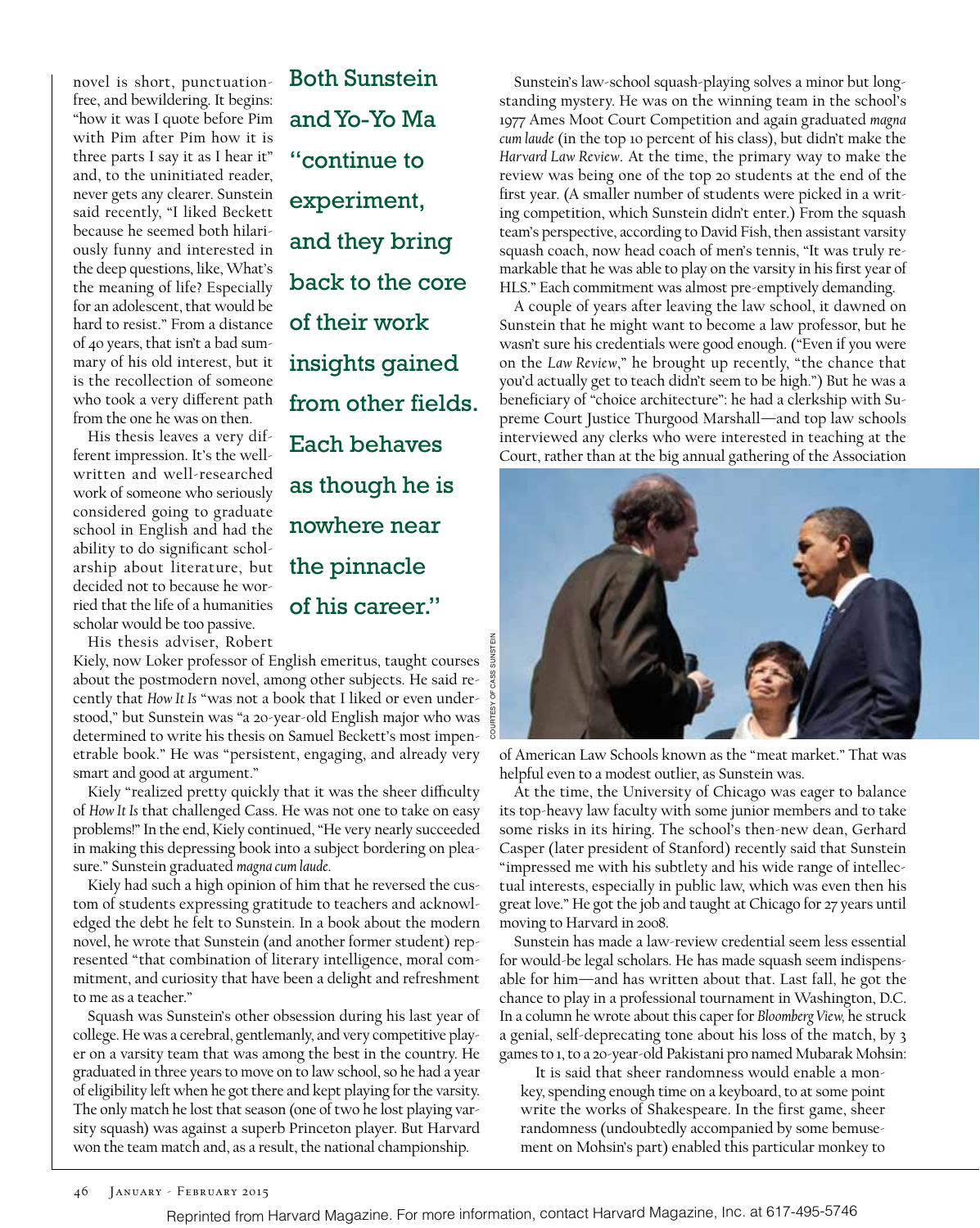grab an improbable win. But Mohsin had me running the whole time, and my legs really didn't enjoy that. As Shakespeare would say, "When sorrows come, they come not single spies,/But in battalions."

### No Cant, No Pretentiousness and a Focus on Law's Impact

THE SQUASH COLUMN was one of Sunstein's regular opinion pieces for Bloomberg—in his words, "low-cost" pieces that take little time to write and reach a wide audience. He recently wrote an op-ed in a different mood for *The Chicago Tribune* called "A Treasure-Trove Beyond Words." Describing the Seminary Co-op Bookstore in Hyde Park, near the University of Chicago, he wrote: "More than any place I have ever been, it settles and quiets the mind."

The piece contains a batch of clues about Sunstein's passions. The books he mentions finding on the store's Front Table, for "the newest and the best books," are by authors he reveres: "On



**Regulatory overseer Sunstein and President Obama confer, 2011. Sunstein and his wife, UN ambassador Samantha Power, arrive at the White House for a state dinner for French president François Hollande, February 2014.**

one day there was John Rawls' *Political Liberalism* (just out!), and on another there was Amartya Sen's *Development As Freedom*, and on another, A.S. Byatt's *Possession*"—his favorite novel, a tour de force of plot twists that, Beckett-like, calls into question the concept of the "self." More importantly, in describing the "gentleness of the store—its humility, its civility, its seriousness, its importance without self-importance, its absence of selfdisplay, even its calm air"—he underscores his love of books, as an author keen to write

some that are "full of life-altering surprises."

Sunstein has been a writer since he was old enough to realize it. A close friend told *The Harvard Crimson* that in high school, Sunstein "had this weird thing where he'd be hunched over the typewriter kind of like Glenn Gould over the piano." In college, he wrote for *The Harvard Lampoon*. Novelist Kurt Andersen '76, host of the public radio program *Studio 360* and a fellow *Lampoon* member, described him as "a dry and funny writer," with "a kind of rigor in his work not true of everybody then or now."

Sunstein's models are writers with original ideas who aren't household names. At the top of his list is Albert O. Hirschman, LL.D. '02, a German immigrant to the United States who was an economist and, in Sunstein's words, "an anti-utopian reformer" who ended up at the Institute for Advanced Study, in Princeton, New Jersey. He wrote four idiosyncratic books. The most important, *The Rhetoric of Reaction*, is about standard objections to proposals for reform and why the objections are usually wrong. Hirschman, Sunstein wrote in *The New York Review of Books*, was "delighted by paradoxes, unintended consequences (especially good ones), the telling detail, inventories of actual practices (rather than big theories), surprises, and improvisation."

Wayne Booth, an eminent scholar of rhetoric and longtime member of the Chicago faculty who died in 2005, is another Sunstein model. "One of Booth's ideas," he said, "is that writers have 'implied authors' that are not necessarily consistent with their real personality" yet define the kind of company a reader will find

> in a book. He went on, "The writer of, let's say, Wayne Booth's *The Company We Keep*—I really like that person. He has a kind of wit and civility and decency and absence of sanctimony, a kind of appealing earnestness."

> In helping him refine his own implied author, other "tremendous influences" are: Sen, LL.D. '00, the Nobel laureate in economics and Lamont University Professor, for "his combination of rigor and moral commitment" ("the great Sen!" Sunstein calls him); Richard Posner, LL.B. '62, the highly respected federal judge, hyperprolific author, and outstanding legal scholar, "as one of the five or three best practitioners of pragmatism in the past 50 years" who writes with "no cant, no pretentiousness, and an acute interest in the human consequences of law"; and his coauthor, Richard Thaler, the pathbreaking behavioral economist: "If you look at his academic articles and his very few books, he tends not to hit singles and doubles, he likes to hit home runs, and that's just not my style. I have itchier fingers than you can have if you're only looking for home runs."

Those fingers have made Sunstein the most prolific legal scholar of his generation as well as one of the most influential: 28 books to date plus 15 books coauthored with others, around 500 scholarly articles, and hundreds of other journalistic articles for *The New York Review of Books*, *The New York Times*, *The New Republic*, *The American Prospect*, *Bloomberg View*, and many other outlets. *Wiser: Getting Beyond Groupthink to Make Groups Smarter* was just published, coauthored with Reid Hastie, a Chicago professor of behavioral science. Later this year, *Constitutional Personae* will be published. To the common categories of politics and methods of interpretation for typing judges, he adds the personae of Heroes, Soldiers, Burkeans, and Mutes. Both conservatives and liberals can be any of them. The role they choose depends on how they think a case should come out (Sunstein writes: "The right Persona depends on the plot of the play.").

Sharon Jacobs, J.D. '09, is a professor at the University of Colorado Law School who, like Sunstein, writes in the fields of administrative and environmental law. She took a law-school seminar co-taught by Sunstein and views him as a master from the angle of a junior scholar. She is also a conservatory-trained musician. She compares him to his contemporary, the great cellist Yo-Yo Ma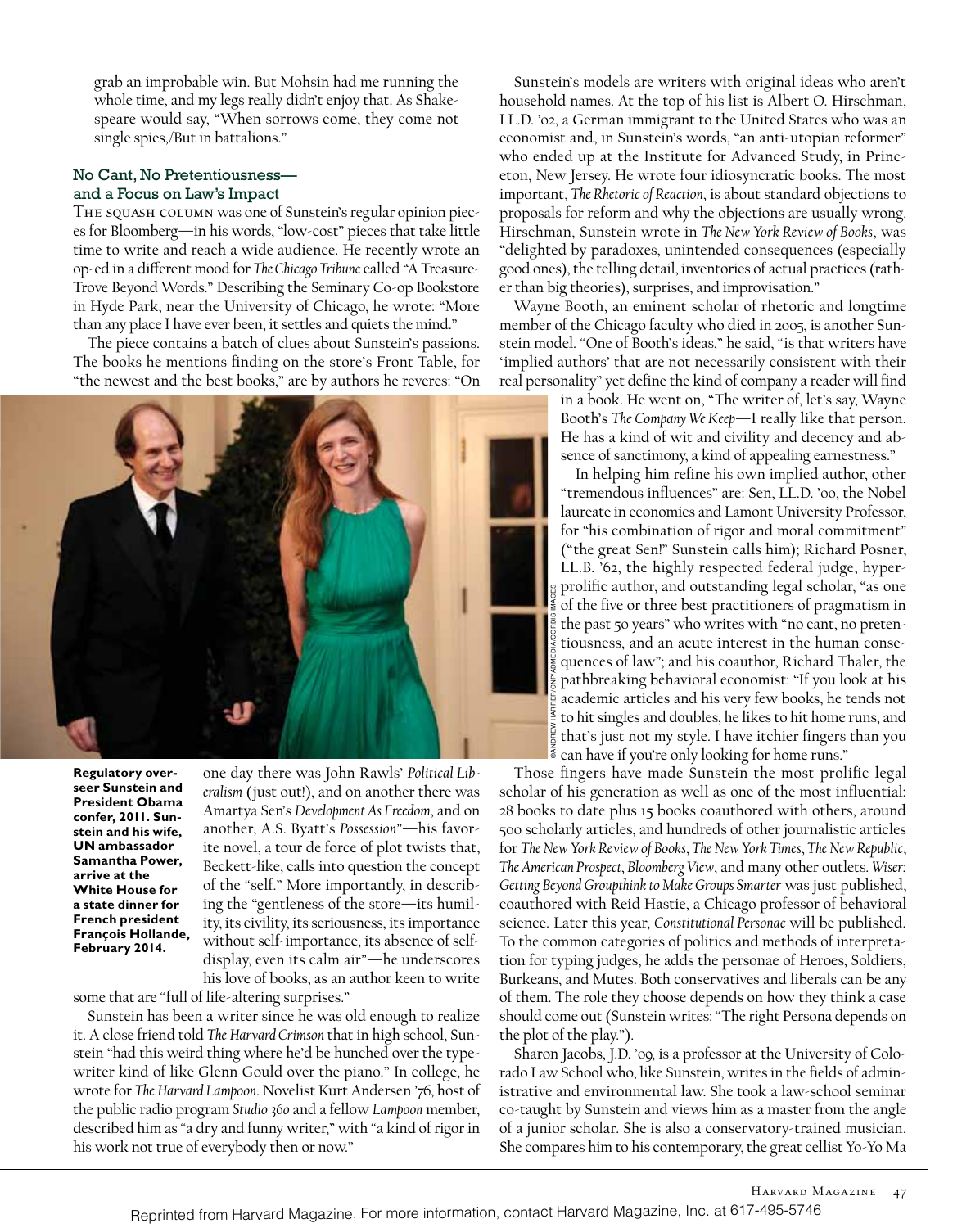'76, D.Mus. '91 [see "Yo-Yo Ma's Journeys," March-April 2000, page 42]. While continuing to concentrate on playing classical music, his first love and most important repertoire, Ma has ventured into tango, country, jazz, Central Asian ethnic music, and other farflung forms. Both of them, Jacobs said, "continue to experiment, and they bring back to the core of their work insights gained from other fields. Each behaves as though he is nowhere near the pinnacle of his career."

### Taking on John Stuart Mill

SUNSTEIN'S ACCOUNT of his time in government is largely upbeat. He left some others with a less favorable impression. Bruce Ackerman '63, a Yale professor and a longtime admirer and friend of Sunstein's, said recently, "He has become a liberal technocrat, concerned about the interests of consumers rather than citizens. I'm all for liberal technocrats—we need liberal technocrats—but I would like to see him take up the cause of citizens again."

The sharpest criticism has come from Lisa Heinzerling, a professor of law at Georgetown University, who worked for the Environmental Protection Agency during the Obama administration's first two years and represented the agency in its dealings with the Office of Information and Regulatory Affairs. Last year, she basically accused Sunstein's office of flouting the law, set out in federal statutes and executive orders, that specifies what the office can and cannot do in its assessment of regulations proposed by agencies. She also excoriated the office for operating on its own unreliable timetable, with "no meaningful deadlines" in "an utterly opaque" process.

Heinzerling's description squares with news and other accounts, in particular a report for the Administrative Conference of the United States, an independent federal agency with the mission of improving regulation. The report documented that reviews by Sunstein's office of proposed federal rules "took longer in 2011 and 2012 because of concerns about the agencies issuing costly or controversial rules prior to the November 2012 election."

From 1994 to 2011, reviews of agency rules took an average of 50 days. In 2012, the average increased to 79 days and in the first half of 2013, to 140 days. The big reason for the delays, the conference report said, was "concerns by some in the Executive Office of the President (EOP) about the issuance of potentially costly or otherwise controversial rules during an election year." There was a list of other reasons as well, but the report chose not to recommend "a strict time limit on the length" of reviews by the regulatory affairs office.

Sunstein has a policy against answering any questions about his time in government, so he declined to be interviewed for the conference report or to comment on it. That is what he described as "one of the many products of my years in Washington," about which he can be prickly and self-protective to avoid repeating some "pretty ugly" experiences. About Heinzerling's criticisms, he said, "She thinks it's objectionable that the Executive Office of the President has a lot of deliberation about what to do with rules, and the content of the deliberation is not itself public. And I think that's okay, like if there's deliberation about a war or about a budget—internal discussions don't go public, and that's okay."

The main impression Sunstein gives about conflicts like these is that he would much rather avoid them. He doesn't like confrontation. He doesn't like being attacked and, though he sometimes does it, he doesn't like attacking. He would rather think about how to improve the design of government, and to test a proposal for reform against challenges to it on the basis of fundamental values, than rehash how well he did as an administrator of the current design.

His current preoccupation is the ethics of choice architecture, because—as interest in behavioral economics and nudges has grown in Europe especially—critics he takes seriously have raised questions he is eager to answer. In a PowerPoint presentation he gave in Berlin in December, one slide read:

> Third Problem? Dignity Problem of humiliation or disrespect Is a GPS humiliating? Is a warning? A reminder? Default rules vs. active choosing Choice-requiring paternalism But true: learning can be important And risk of error on part of choice architect

This is the slide of a man in the middle of solving an intricate puzzle—as he wrote recently in a primer on nudges, to "make life simpler, safer, or easier for people to navigate." He has a sense of urgency about the project ("The lives we save may be our own") and a sense of mission ("Real transformations require a degree of consensus"). What matters now is how to locate the nudge idea in the thinking of the worldly philosophers, such as John Stuart Mill and the chief principle he articulated in *On Liberty*.

"In his great and inspiring essay," Sunstein writes in *Why Nudge?* "Mill insisted that as a rule, government may not legitimately coerce people if its goal is to protect them from themselves"—usually called the harm principle. Sunstein shows that some of Mill's most important justifications for the principle are wrong. One is that "individuals are in the best position to know what's good for them." Since Mill's time, Sunstein writes, "we have learned a great deal that he did not know and could not know, especially about human error," which is "in grave tension" with that principle.

The nudge idea is about simplifying and improving the market as well as government—in the United States and other societies. But his aims with nudging are the same as his longtime aims for American governance: to preserve individual freedom and strengthen the welfare of society.

### What Matters in Law—and Governance

FOR THE MOMENT, Sunstein isn't concerned about explaining where this project fits in his life's work, but he went a long way toward doing that in his first book, published 25 years ago. *After the Rights Revolution: Reconceiving the Regulatory State* laid out the project he has worked on steadily for the past generation. He was 35 when the book came out and already held a distinguished chair in jurisprudence at Chicago.

Understanding "the rise of social and economic regulation," he said, was his way of understanding contemporary "American law and government." He wrote, "Modern regulation has profoundly affected constitutional democracy, by renovating the original commitments to checks and balances, federalism, and individual rights." A decade and a half later, at Harvard and a number of other law schools, legal education changed dramatically to reflect this insight by putting courses about regulation at the center of the curriculum.

Between the New Deal, starting in the early 1930s, and when